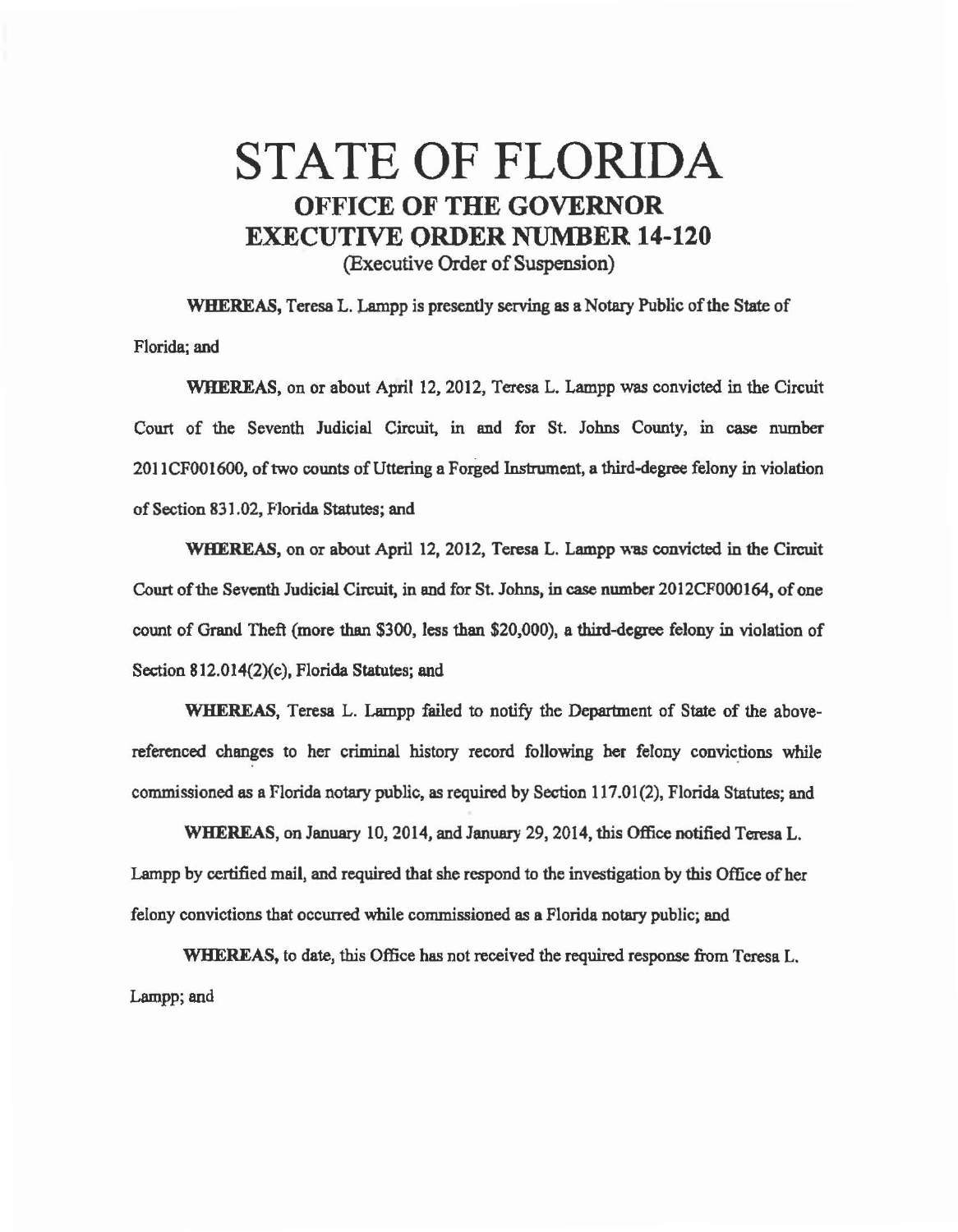WHEREAS, during the investigation by this Office, it was discovered that Teresa L. Lampp had moved from the address under which she was commissioned and had failed to notify the Department of State of 1he change in her address within 60 days, as required by Section 117 .01 (2); Florida Statutes; and

WHEREAS, the Governor is authorized by Article IV, Section 7 of the Florida Constitution to suspend from office by executive order an appointed public official for the commission of a felony; and

WHEREAS, it is in the best interests of the citizens of the State of Florida that Teresa L. Lampp be immediately suspended from the public office, which she now holds, upon the grounds set forth in this Executive Order;

NOW, THEREFORE, I, RICK SCOTT, Governor of Florida, pursuant to Article IV, Section 7 of the Florida Constitution and Section 117.01(4), Florida Statutes, find and state as follows:

- A. Teresa L. Lampp is a duly appointed Notary Public of the State of Florida, pursuant to Section 117.01, Florida Statutes.
- B. Teresa L. Lampp is commissioned as a Florida notary public from February 4, 2011, through February 3, 2015,
- C. Teresa L. Lampp was convicted of three felonies in St. Johns County in 2012, while commissioned as a Florida notary public.
- D. Teresa L. Lampp failed to notify the Department of State of the change to her criminal history record following her felony convictions in St. Johns County in 2012, as required by Section 117.01(2), Florida Statutes.